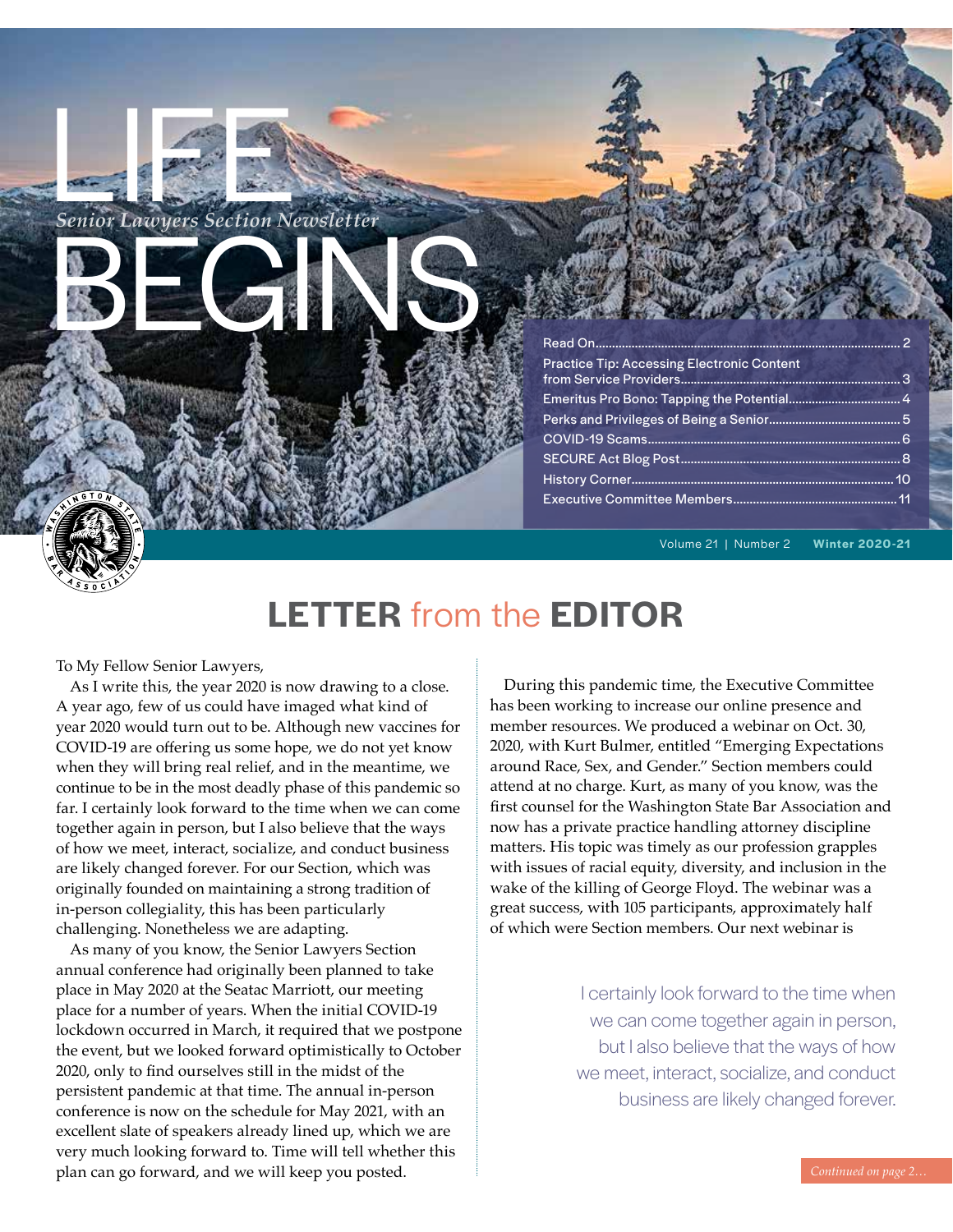scheduled for Jan. 22, 2021, presented by Yakima attorney Sara Wixson entitled "Got Food? How law and technology will impact what is on your plate." She will speak about new developments in agriculture and agriculture law impacting Washington farmers and consumers. Section members will again be able to register for free, which more than makes up for the cost of Section membership.

We are also resurrecting this newsletter, '*Life Begins,*' in electronic format, with this being our second edition. There has been a learning curve for us in transitioning from print to electronic format, but we are excited that we will be able to reach more senior lawyers than ever before. We recognize that communication with our membership is essential for our survival as a Section and that we are at a crossroads regarding our ongoing viability. We recognize that the founding generation of senior lawyers is passing on or often deciding to resign from the Bar in their retirement. Our challenge is to continue to address the concerns of this founding generation, while also making ourselves relevant to the incoming baby boomer generation, who are often approaching senior years as attorneys by looking for creative ways to adapt their practice, as opposed to opting

for traditional retirement. As a Section, if we can address ourselves and make ourselves relevant to both groups, we have the opportunity to be a much stronger voice for all senior lawyers in Washington.

To survive and move forward, we need your input and feedback. Let us know what suggestions you have for our future. What issues involving the Bar are most important to you as senior lawyers? You can discuss issues on our list serve, or you can email or call any member of our Executive Committee. Going forward, we face the possibility that our Section could fade away over time. However, with the growing number of attorneys age 55 and older who are members of the Washington Bar, it is also possible that the Section can become stronger advocates for all senior lawyers. We are working to adapt to changing needs and changing times, and ironically this pandemic may be pushing us to get there more quickly.

#### *I wish a safe and healthy holidays and new year to all!*

Eleanor Doermann *Chair, Senior Lawyers Section Executive Committee*

# **READ ON...**

During the pandemic more of us are spending time reading books. As a part of our *Life Begins* newsletter, we intend to have a regular section of your recommendations in each issue.

Initially, the list will come from various members of the Senior Lawyers Executive Committee. We are hoping that other readers of *Life Begins* will soon join in making recommendations.

#### ALBERT ARMSTRONG III:

#### **The Spy and the Traitor**

Author: Ben MacIntyre Published: 2018, Broadway Books

Recounts the tale of Oleg Gordievsky, a counterspy working on behalf of Britain's MI6. He was later promoted to the KGB Station Chief position in London. He played a key role in letting the Russians know (at MI6's urging) that the West wasn't about to launch a nuclear attack on the USSR, as the Russians had feared, thus avoiding the possibility of an accidental nuclear exchange. Mr. Gordievsky is exposed and called back to Moscow but is successfully extracted from the USSR by the British. Mr. Gordievsky had been exposed by the Russians' own mole, Aldrich Ames, in the U.S.

STEPHEN E. DeFOREST

#### **One by One**

Author: Ruth Ware Published: 2020, Scout Press

For a break from my normal diet of political and historical nonfiction, I read a wickedly good mystery. A review was in "The Mix" section of the Oct. 4 *Seattle Times*. The locale is in the French Alps, where a team from a London software company is staying in a luxury chalet for a retreat. There is a battle between those who want to sell the company for a fortune and those who want to stay independent, hoping for an even better reward later. An avalanche isolates the chalet, the pro-sell leader disappears in a snow storm, and the killings begin, one by one.

SCOTT OSBORNE

#### **Concrete Economics:**  The Hamilton Approach to Economic Growth and Policy

Authors: Stephan S. Cohen & J. Bradford DeLong Published: 2016, Harvard Business Review Press

A quick read from two "progressive" economists emphasizing how the legal system and legislation have, and can, further economic progress. One of the more intriguing questions posed is what would the United States look like today had the government decided to sell lands in the western states to the highest bidder rather than allow widespread ownership through the Homestead Act.

Using the basic format from above, email your recommendations to the editorial committee in care of: Eleanor Doermann | **eleanor@pathwaylaw.net**

or Morrie Shore | **mgs@stokeslaw.com**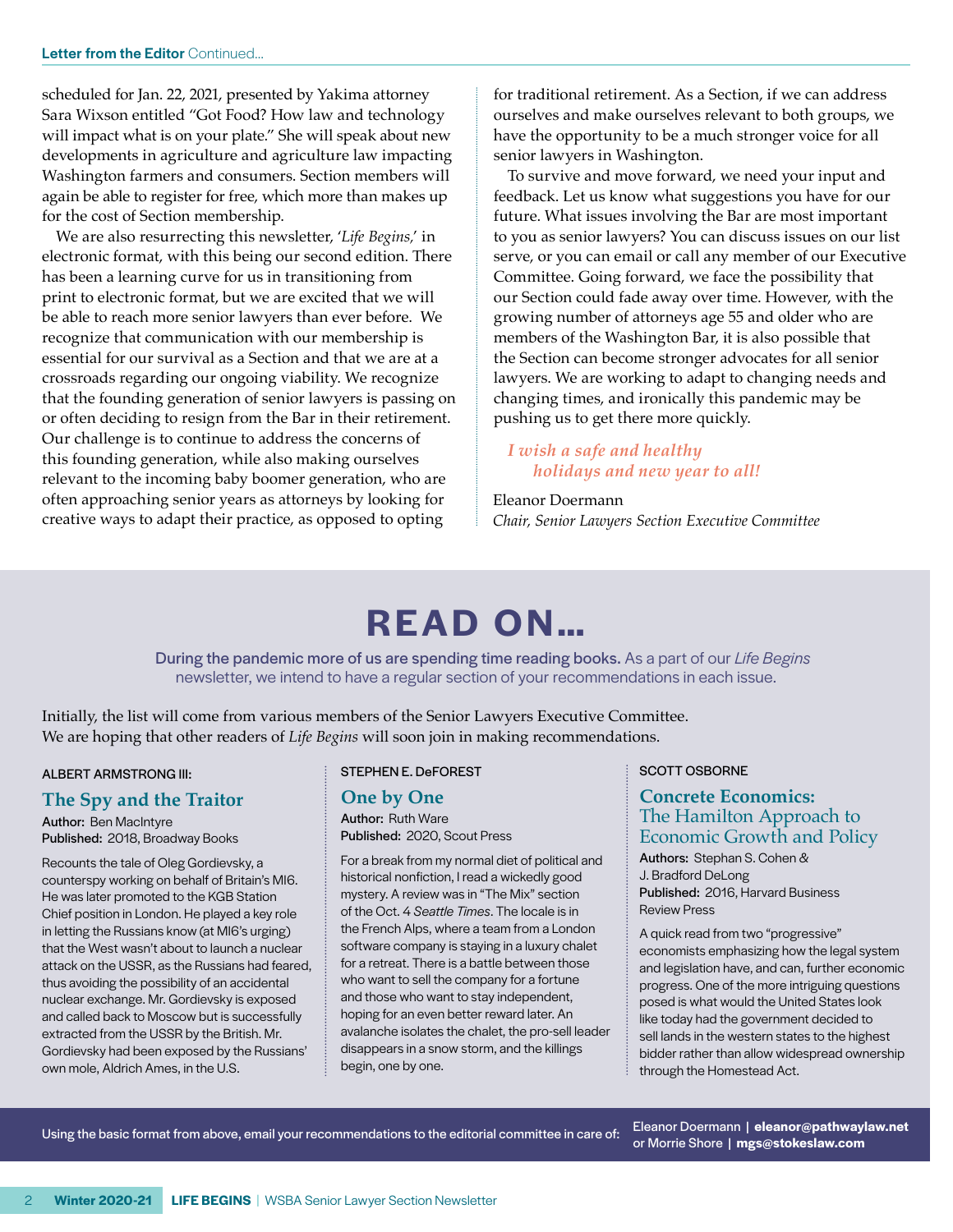## **PRACTICE TIP –** Accessing Electronic Content from Service Providers

 *Wendy Janis Malkin & Sharon C. Rutberg – Salmon Bay Law Group, PLLC*

Probate clients may want to gain access to electronic<br>information left behind by their loved one. Obtaining this electronic information, or "content," can require a trip to court.

To streamline a personal representative's access to digital information, a will should contain language explicitly authorizing the PR to access the contents of electronic communications and the contents of any other type of electronic account, including photos and documents. It is important for the will to refer to "content of an electronic communication," because Washington's Uniform Fiduciary Access to Digital Assets Act, RCW Ch. 11.120, distinguishes between content (which includes the substance of communications) and a catalogue of electronic communications. It is important to include a reference to the "contents of any other accounts" in case electronic photographs and documents are not considered "communications." A catalogue is a list of sent and received emails with email addresses and dates, but without the content of the emails.

An electronic service provider, such as Google, may require a court order to release electronic content to a PR, even if the decedent included explicit consent in a will, but having the explicit consent will make success in obtaining the content easier and more certain. Having explicit consent to release of content paves the way for obtaining a court order finding sufficient consent under the Federal Stored Communications Act, [18 U.S.C.](http://links.casemakerlegal.com/docview.aspx?DocId=36552075&Index=d%3a%5cdtsearch%5cindex%5c01test%5cALL%5fSTAT&HitCount=4&hits=3f0+3f2+404+45c+&categoryAlias=United%20States%20Code&fCount=1&cf=0&dt=STAT&jurisdictions.allFederal=False&jurisdictions.allStates=False&searchType=overview&dataT=STAT&bReqSt=US&ci=14&searchby=(DocumentName+contains+(%222701%22))+OR+(CiteAs+contains+(%222701%22))+OR+(CiteAs+contains+(%222701%22))AND+(TitleFullSearch+contains+(18))+AND+(((State+contains+(%22US%22))+AND+(Datatype+contains+(%22STAT%22)))))  [§§2701](http://links.casemakerlegal.com/docview.aspx?DocId=36552075&Index=d%3a%5cdtsearch%5cindex%5c01test%5cALL%5fSTAT&HitCount=4&hits=3f0+3f2+404+45c+&categoryAlias=United%20States%20Code&fCount=1&cf=0&dt=STAT&jurisdictions.allFederal=False&jurisdictions.allStates=False&searchType=overview&dataT=STAT&bReqSt=US&ci=14&searchby=(DocumentName+contains+(%222701%22))+OR+(CiteAs+contains+(%222701%22))+OR+(CiteAs+contains+(%222701%22))AND+(TitleFullSearch+contains+(18))+AND+(((State+contains+(%22US%22))+AND+(Datatype+contains+(%22STAT%22))))) *et seq*., as well as RCW 11.120.

In a recent probate matter, the PR's deceased husband had a Google account that included Gmail, Google photos, and Google drive. The decedent had stored family photos on Google photos, used his Gmail account

to track the family finances, and stored family documents on Google drive. Understandably, the spouse/PR wanted to retrieve all of this data.

The PR followed Google's online directions to request post-mortem access to an account. In addition to answering basic questions, the online system required her to upload a copy of her driver's license, a death certificate, and any other supporting documents. The PR uploaded her late husband's will and her letters testamentary. Notably, the will did not provide consent for the PR to access digital assets. Before the PR could submit her request to Google, she had to click a box agreeing that she would have to obtain a court order to get the contents of the account.

The PR's request for access was approved, on the condition that she get the court order. Google provided a sample court order and warned that the PR's order must contain substantially the same language as the sample to have Google release the contents of the account. Google required the court to order that (1) no provision of state law or the Federal Stored Communications Act prohibited Google from disclosing to the PR the contents stored in decedent's accounts, (2) there was sufficient consent pursuant to the Stored Communications Act to release the contents of the accounts, and (3) the PR had the legal right to obtain the contents of the accounts.

If the will does not explicitly authorize the PR to access the contents of electronic accounts, then language of the Stored Communications Act, [18 U.S.C. §2702](http://links.casemakerlegal.com/docview.aspx?DocId=36552076&Index=d%3a%5cdtsearch%5cindex%5c01test%5cALL%5fSTAT&HitCount=4&hits=75c+75e+772+7d0+&categoryAlias=United%20States%20Code&fCount=1&cf=0&dt=STAT&jurisdictions.allFederal=False&jurisdictions.allStates=False&searchType=overview&dataT=STAT&bReqSt=US&ci=14&searchby=(DocumentName+contains+(%222702%22))+OR+(CiteAs+contains+(%222702%22))+OR+(CiteAs+contains+(%222702%22))AND+(TitleFullSearch+contains+(18))+AND+(((State+contains+(%22US%22))+AND+(Datatype+contains+(%22STAT%22))))), does not give a clear

This article originally appeared in the Spring 2020 issue of the Real Property, Probate & Trust Section newsletter and is reprinted here with permission of the RPPT Section of the Washington State Bar Association.

answer as to whether there is sufficient consent under the statute to release the contents of an account to a PR. The Act prohibits electronic service providers from voluntarily disclosing the contents of users' accounts unless certain exceptions apply. One such exception provides that voluntary disclosure may be made with the lawful consent of the originator, addressee, or intended recipient of the communication. A second exception provides that voluntary disclosure may be made to the agent of the intended recipient or addressee of a communication. However, at least one court has held that a PR is not an agent of the decedent.1

[RCW 11.120.070](http://links.casemakerlegal.com/docview.aspx?DocId=37649099&Index=d%3a%5cdtsearch%5cindex%5c01test%5cALL%5fSTAT&HitCount=8&hits=1ec+21a+21b+21c+267+284+285+286+&categoryAlias=Revised%20Code&fCount=1&cf=0&dt=STAT&jurisdictions.allFederal=False&jurisdictions.allStates=False&searchType=overview&dataT=STAT&bReqSt=WA&ci=14&searchby=(State+contains+(%22WA%22))AND+((SectionFullSearch+contains+(%2211+120+070%22))+OR+(CiteAs+contains+(%2211+120+070%22)))AND+(TitleFullSearch+contains+(11))+AND+((State+contains+(%22WA%22)))) says that disclosure of the content of electronic communications of a deceased user shall be made if the user consented to such disclosure or if a court directs such disclosure based on certain items of evidence that the PR must produce. One such item is evidence of the decedent's consent to disclose the content of electronic communications. Evidence of consent of a user may be shown, if not given through an online tool, through language in a will, trust, or power of attorney.

The Washington statute also says that the custodian must be provided with a court order if it requests one. The custodian can request a court order stating that, among other things, disclosure would not violate the Federal Stored Communiations Act, the user consented to the disclosure, and disclosure of the

*Continued on page 4…*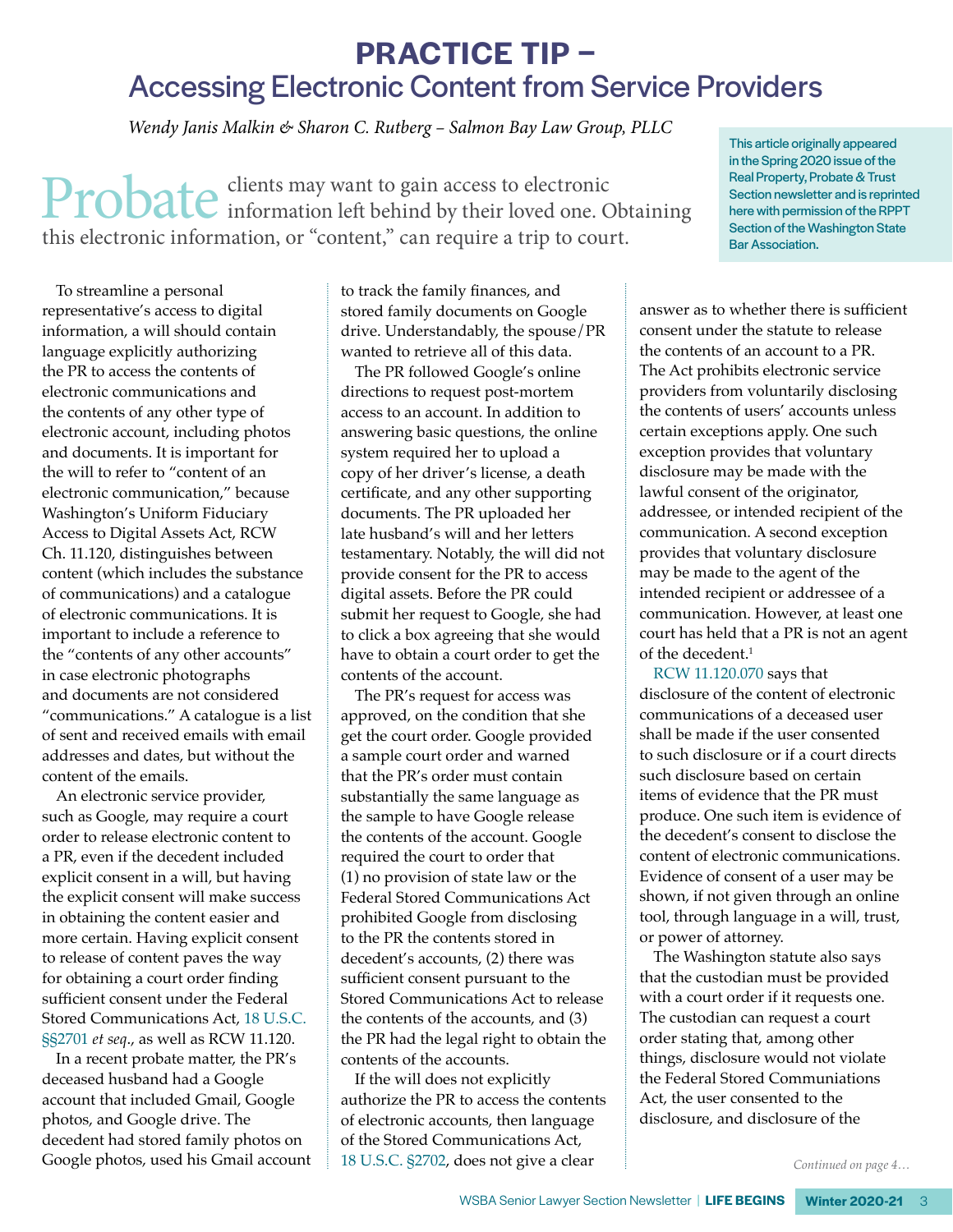content is reasonably necessary for the administration of the estate. In the probate matter described above, the PR was able to get a court order that used the language required by Google, which included a finding that disclosure would not violate any state or federal law and there was sufficient consent under the Federal Stored Communications Act, even though

there was no explicit consent in the will. Google released the contents of the decedent's Gmail, Google photos, and Google drive to his spouse, the PR. Careful drafting of will provisions to include explicit consent to disclosure of digital content may avoid the need for a PR to show that an exception exists under the applicable statutes and provide a more certain outcome.  $\blacksquare$ 

1 Ajemian v. Yahoo!, Inc, 478 Mass. 169, 84 N.E. 3d 766 (2017), is the only case to address the issue of whether there is sufficient consent under the Stored Communications Act if there is no will authorizing the PR to access the content of the digital assets. The court held that although the PR is not an agent of the account holder, the PR could lawfully consent on the account holder's behalf, bringing the matter within an exception to the Act. At the time *Ajemian* was decided, however, Massachusetts did not have a uniform access to digital assets act.

of *Washington State Bar News* and is reprinted here with permission<br>of the Weshington State This article originally appeared in the October 2020 issue of the Washington State

# **EMERITUS PRO BONO:**  Pashington State **Tapping the Potential** Althea Paulson

At its July meeting, the WSBA Board of Governors unanimously the number of lawyers who opt for emeritus pro bono membership status under the WSBA's Admission and Practice Rules (APRs).

After the vote, WSBA President Rajeev D. Majumdar hailed the action as "one of the most significant and structural things we have done during my time on the Board of Governors to affect the actual practice of law and members' ability to contribute to the well-being of society."

The recommendations were submitted by the WSBA's Pro Bono and Public Service Committee (PBPSC) after several years of study and analysis of barriers and disincentives encountered by members seeking emeritus pro bono status.

Emeritus pro bono members may only practice law with Qualified Legal Service Providers (QLSPs), which are Washington nonprofits dedicated to providing legal services to low-income clients.1 These lawyers are not allowed to receive compensation for their work. They pay annual license fees equivalent to those of inactive members, currently \$200 for attorneys. Although this status has been available for over 20 years, there were just 116 members as of August. In contrast, there are over 5,500 Washington lawyers in inactive status.

Of particular significance to the PBPSC was the 2015 Civil Legal Needs Study, which showed that only 24 percent of Washington's low-income population who

face a civil legal issue are able to obtain assistance from an attorney.2

Providing more flexibility in the rules for emeritus pro bono admission is one way to meet the evergrowing need for pro bono legal services while also allowing practitioners to retain legal knowledge and skill within the profession. Additionally, it would support WSBA members' transitions across the life of their practices.

The PBPSC reviewed emeritus and pro bono programs in other jurisdictions and sought input from QLSPs throughout the state. Based on this research, the PBPSC recommended, and the Board approved, the following changes:

- Elimination of the requirement of active practice for five out of the last 10 years;
- Waiver of annual license fees for members with emeritus pro bono status who provided at least 30 hours of pro bono service in the previous calendar year;
- Clarification of the rules regarding the return to active status from emeritus pro bono status;
- Affirmation that the rules permit emeritus pro bono members to volunteer with multiple QLSPs;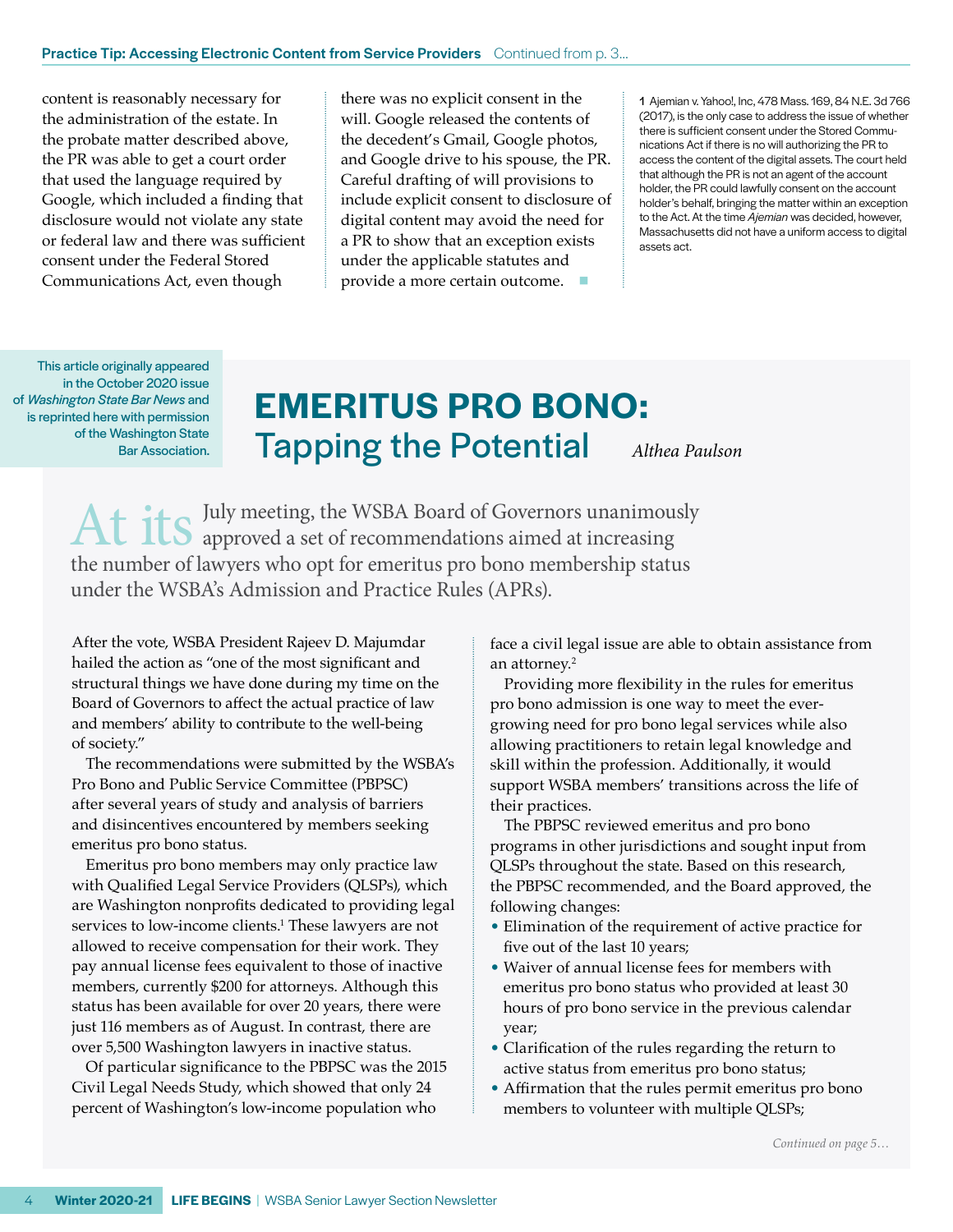• Change of the name of the status to "pro bono" status and clarification that members do not need to be retired or close to retiring to qualify, and that inactive members are eligible to apply for the status.

The suggested changes must be submitted to the Washington Supreme Court under General Rule (GR) 9, which sets out a schedule for review. If approved, the changes would become effective on Sept. 1, 2021, unless the Supreme Court grants expedited consideration as allowed by GR 9. The Board has requested expedited consideration because of the ongoing unmet legal needs of people across the state, which have only increased and become more urgent due to the COVID-19 pandemic and resulting economic downturn.

For more information on emeritus pro bono status, see the article in the October 2019 issue of *Washington State* 

#### **Bar News entitled "Untapped Potential."**

#### 1 APR 3(g).

2 2015 Civil Legal Needs Study Update, available here: [ocla.wa.gov/wp](http://ocla.wa.gov/wp-
content/uploads/2015/10/CivilLegalNeedsStudy_October2015_V21_
Final10_14_15.pdf)[content/uploads/2015/10/CivilLegalNeedsStudy\\_October2015\\_V21\\_](http://ocla.wa.gov/wp-
content/uploads/2015/10/CivilLegalNeedsStudy_October2015_V21_
Final10_14_15.pdf) [Final10\\_14\\_15.pdf](http://ocla.wa.gov/wp-
content/uploads/2015/10/CivilLegalNeedsStudy_October2015_V21_
Final10_14_15.pdf).



Althea Paulson practiced securities and corporate law in New York City and Seattle before she opted for inactive status while raising her family. She has been a small business owner and a freelance writer, and has served on multiple nonprofit and

governmental boards. Since 2016, she has done pro bono work for clients of an immigrant rights nonprofit under a U.S. Department of Justice accreditation program. She currently serves on WSBA's Pro Bono and Public Service Committee. She can be reached at altheapaulson@gmail.com.

## **Perks and Privileges of Being a Senior**

No one expects you to run into a burning building Things you buy now won't wear out You enjoy hearing about other people's operations

You have a party and the neighbors don't even realize it

You quit trying to hold in your stomach no matter who walks into the room

Your joints are more accurate meteorological devices than the fancy instruments of the National Weather Service

Your secrets are safe with your friends because they can't remember them either

There is no need to change bad habits because it won't do any good

Cab drivers and doormen offer to help you get into or leave a vehicle

You don't want to drive at night, and you welcome someone else doing the driving

You always get offered the front seat

People ask you to play golf during the week

You can get rid of loud noises by turning down your hearing aid

You write letters to the editor

You put a chair in the shower

The gate agent offers you pre-boarding

People you think of as young are themselves grandparents

You don't try to use chopsticks in a Chinese restaurant

You go into a room and can't remember why you went there

The expression "better late than never" takes on a new meaning

You have special shopping hours at Costco

For \$30 your Golden Age Passport to all National Parks is good for the rest of your life

### **You know you are growing older when…**

You and your teeth no long sleep together

Next to the Bible on your nightstand is the Merck Manual

Your children are calling you twice a week to see how you are

Your idea of a night out is sitting on your porch and watching the sun go down

As you sit on the edge of your bed, you are not sure if you are going to bed or getting up

You instinctively reach for the handrail when you go up or down stairs

You are in a room full of people and you are the only one that knows what a Sears Roebuck catalogue is

The time span between the end of the Civil War and the date of your birth is less than your current age

They greet you at the emergency entrance of the hospital by your first name

You meet someone on the street and say "I know your name; I just don't remember it now."

You sit down to put on your pants

More than half the time you are addressed by "sir" or "madam"

More than 3 quarters of the phone numbers on your contact list are doctors and physical therapists

You no longer buy green bananas

On a crowded bus, a woman offers you her seat

Your wife of many years says "let's go upstairs and make love," and you reply "I can't do both"

You attend a two act play and leave before the second act

You finally accept that your golf score will never go down

The pills you take each day can't be counted on one hand

You look in the mirror in the morning and wish you hadn't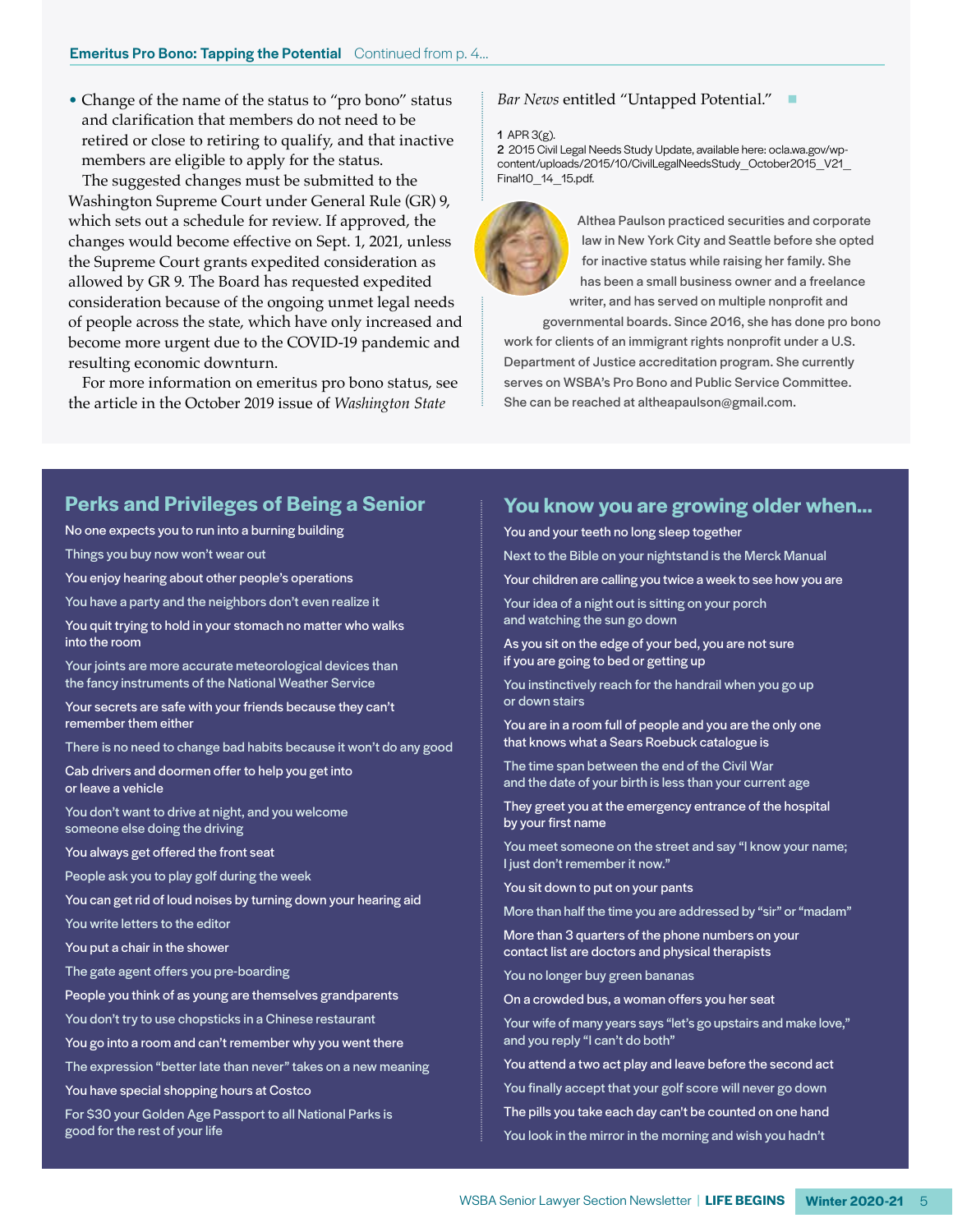# **COVID 19 SCAMS** |VOICE OF EXPERIENCE

*Introduction by Hon. Jim Riehl*

As a member of the ABA for many fortune to be a member of the Executive Committee of the national Senior Lawyers Division.

During my time on the Committee I served as the chair of the publications committee which was responsible for publishing a quarterly, hard copy

*Experience Magazine*, as well as a monthly electronic newsletter called "Voice of Experience" dedicated to issues relevant to the practice of law as a senior lawyer. Lawyers from around the country contributed wonderful articles that highlighted such issues. We believe the membership of our local Senior Lawyer Section will appreciate links to some of these articles addressing important issues of the day.

As we have seen for many months now, COVID-19 has changed our lives in so many ways. Most of the changes have resulted in limiting activities we have become accustomed to and enjoyed. Unfortunately, one particular activity that has not been reduced is scams. In fact, we have seen a rise in certain type of scams during and specific to this pandemic. We have provided a link to an article, "Coronavirus Scams," written in May 2020 and published in the "Voice of Experience." We hope you find it interesting and useful.

Being scammed can make someone feel foolish. As attorneys, when a long-time client admits to us that they fell for a scam, they are usually embarrassed. They feel foolish that they were deceived and can have a hard time admitting it. Often, they have held this information to themselves for some time.

It's not just our senior clients who fall for scams. More than one law firm has fallen victim to scammers, including the email from the foreign client seeking assistance in the collection of settlement funds involving a dispute with a person or entity located in the firm's jurisdiction. The law firm receives a certified check as settlement funds and follows instructions to retain their fees and wire the remainder to the client. Sometime later, the firm learns that the certified settlement check is counterfeit. By this time, the remainder has already been sent on and is not recoverable.

How do scammers appeal to our senior clients? There are some tried and true appeals that have stood the test of time. Scammers seek to convince a mark that the scammer has a secret insider way to get rich quick. For a senior living on savings and a fixed income, whose expenses are rising as they age, this can be

a powerful appeal. Fear is another tool. The use of fear can range from manipulative high-pressure sales techniques to threats, like the grandparent scam. Scarcity is a common high-pressure technique in which the scammer insists that this opportunity will not last and the mark needs to buy now. Scammers often use affinity scam techniques to build rapport with a mark, such as military service or religious affiliation.

Scammers stay abreast of current events, in order to take advantage of new opportunities. So, it is not surprising that the COVID-19 pandemic has spurred a variety of new scams. Some of these scams exploit the current situation while some are recycled scams that take on familiar themes.

From the moment the stimulus funding was approved, scammers began to roll out a variety of scams designed to convince marks to give up their personal information. These range from phishing emails, allegedly from any one of a number of federal agencies, in which the sender instructs the recipient to provide certain verifying information in order to receive stimulus funds. The sender is usually looking for social security numbers and bank information including account numbers and sometimes even passwords. Scammers American Bar Association. Reprinted with permission. All rights reserved. This information or any or portion thereof may not be copied or disseminated in any form or by any means or stored in an electronic database or retrieval system without the express written consent of the American Bar Association.

©2020 by the

are using the same techniques via telemarketing as well.

#### PPP and SNAP Scams

In addition to stimulus scams, there are also scams targeted at people applying for SNAP (food stamps) and to small business owners applying for the Paycheck Protection Program (PPP). Business owners have reported receiving telephone calls and emails from scammers claiming to be from the Treasury Department, requesting personal information in order to complete an application for PPP. The USDA reports that people applying for SNAP have been receiving emails and telephone calls requesting personal information to complete an application for SNAP benefits.

#### Debt/Credit Scams

Because many people are out of work and concerned about how they are going to make ends meet, debt reduction scams are on the rise. The typical model involves obtaining a large fee up front for a promise to settle or reduce debts. The credit repair scam offers to remove information from the mark's report, even when the information is accurate. The promised service is never delivered.

#### Student Loan Scams

The CARES Act provided some limited relief to certain borrowers on student loans. In order to be eligible, the borrower's loan must be owned by the Department of Education and not by a bank, credit union or other lender. For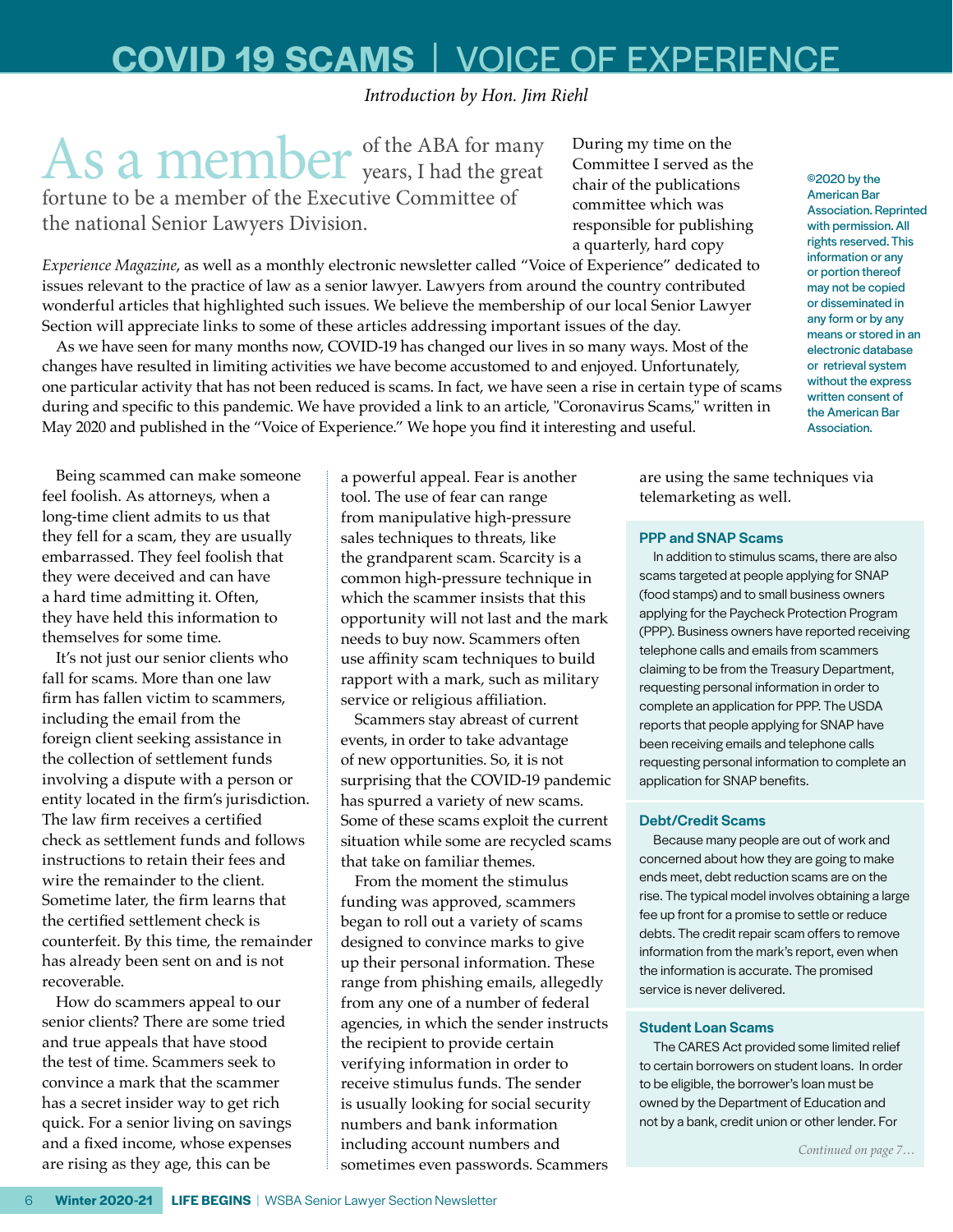borrowers with eligible loans, the CARES Act provides forbearance, allowing the borrower to stop making payments through September 30, 2020. Scammers are emailing and calling people, offering to provide student loan debt relief. For borrowers already eligible under the CARES Act, scammers are claiming that there is a fee to enroll in the program. For borrowers not eligible, scammers are assuring the borrower that the scammer can enroll them in the program, also for a fee, despite the fact that the borrower is not eligible for forbearance.

#### Mask and Hand Sanitizer Scams

A variety of vendors are selling products and services aimed at combating the COVID-19 pandemic. While there are many legitimate vendors selling products from N-95 masks to hand sanitizers, there are also a number of vendors offering products that when received are not what was advertised or that are never received. Take for example the advertised "N-99" mask, which turned out be a cloth mask. Similar scams have been reported involving hand sanitizer and other hard to find products. Ebay and Amazon have taken steps to remove vendors offering counterfeit products. In one noteworthy scam, the Service Employees International Union (SEIU) announced on March 26, 2020 that it had located a stockpile of 39 million N-95 masks, advertised as manufactured by 3M. However, 3M reported that it manufactured only 20 million masks in 2019. After the SEIU made its announcement on March 26, the federal government began looking into whether the shipment should be intercepted for FEMA. Upon investigation, FBI agents learned there were no masks.

#### Virus Test Kit Scams

Along with the hand sanitizer and mask scams are the test kit scams. These are often advertised as "home use" test kits, despite the fact that the FDA has not approved any home tests for COVID-19, to scammers going door to door offering home screening. The FBI has also investigated fraudulent drive-through testing sites in several states, where consumers are charged high fees paid in cash, or by providing their Medicare or Medicaid cards and social security numbers for billing purposes.

#### Fraudulent Virus Cures

Of course, there are also the COVID-19 cures. These include homeopathic cures, essential oils, and colloidal silver as well "vaccines." A

variety of manufacturers and marketers of homeopathic remedies have offered products promoted to be either taken prophylactically or as treatment for COVID-19. The FDA has been issuing warning letters to such parties regarding the unsubstantiated claims. Among the most well-known promoters of such products is the Jim Bakker Show which promoted a product called "Silver Sol Liquid", claiming the product could diagnose or cure COVID-19, which received a warning letter from the FDA in response to those claims.

#### HVAC and Carpet Cleaning

With stay at home orders in place in the early stages of the COVID-19 Pandemic, companies offering carpet cleaning and duct cleaning services began promoting their products. While it is entirely possible that spending time at home made a consumer realize that it might be time to schedule such cleaning, there is no evidence to support a claim that duct cleaning or carpet cleaning can prevent the transmission of COVID-19.

#### Investment Scams

With the stock market reacting to the COVID-19 pandemic and with interest rates low, those clients reliant upon investment income can be susceptible to sales pitches offering alternatives to a volatile market with claims that the investment is both safer than the market and more profitable. These investments can range from annuities to real estate investments to outright Ponzi schemes. The consumer must exercise diligence before making an investment decision, including asking if the advisor is licensed, the investment registered; what are the risks/rewards and does the consumer understand the product well enough to make the investment.

#### Fake Websites

As information changes rapidly during the COVID-19 pandemic, consumers search for reliable information online. Yet, not all consumers are capable of discerning when a website is or is not a reliable source. When searching online, if a consumer clicks on a website making claims that cannot be proven, at best the website simply contains opinions from individuals claiming to disagree with conventional experts. In the worst cases, some of these sites can introduce malware to infect your computer or worse yet, ransomware.

Scammers stay abreast of current events, in order to take advantage of new opportunities. So, it is not surprising that the COVID-19 pandemic has spurred a variety of new scams. Some of these scams exploit the current situation while some are recycled scams that take on familiar themes.

#### **Honorable Mentions**

As is to be expected, charity scams are also on the rise. Before giving to a charity, the consumer should at least check with their state attorney general's office or secretary of state to determine if the charity is legitimate.

The personal information extortion scams of 2019, where the scammer threatens to expose sensitive personal information of the consumer unless paid a certain sum in bitcoin has escalated to threats to expose family and friends to COVID-19 unless the consumer pays the scammer in bitcoin. In order to convince the mark that the scammer actually has information about the mark, the scammer usually provides passwords and account names harvested from various hacked websites, such as retail organizations, banks, and credit reporting agencies.

What do all of these scam techniques have in common? First of all, they work with some of the people, some of the time. They work just often enough that it is worthwhile for the scammer to devote time and energy into using them. Second, many of these scams are cloaked in enough truthful information to be plausible if not probable. Third, many people forget these simple rules:

If you contacted me, rather than me

*Continued on page 8…*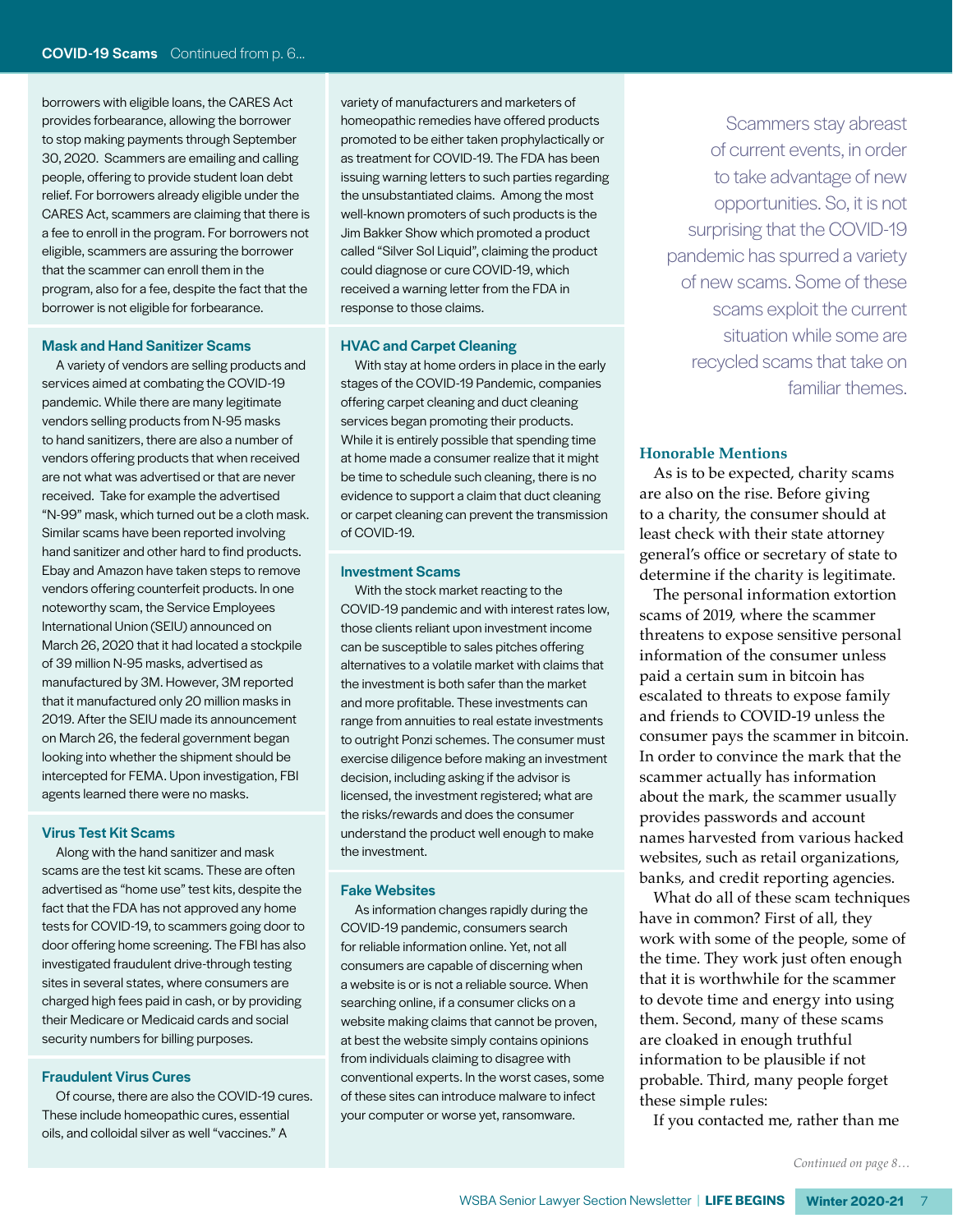initiating the contact, you should not be asking me for personal information; if I search and find you, I should be careful to make certain my search has reached the authentic party I was attempting to reach; and if someone uses fear or threats, I should be

immediately cautious.

The old saying "buyer beware" still applies. While the economic fraud unit of your local district attorney's office or state attorney general may be a good place to complain if your client has been scammed, it is still

better for the individual to be cautious before revealing personal financial and identifying information to anyone with whom the buyer is not already familiar. An ounce of skepticism is worth a pound of cure.  $\Box$ 

# **THE SECURE ACT:** What You Need to Know

*Ellen S Jackson*, (shareholder) Stokes Lawrence Velikanje Moore & Shore, Yakima Office | Reprinted with permission

For many <sup>older and relative higher-income professionals,<br>containing the state of the state of the state of the state of the state of the state of the state of the state of the state of the state of the state of the state </sup> savings often form a large part of their overall net worth and play a starring role in their financial security during their retirement years.

The Setting Every Community Up for Retirement Enhancement Act, known as the SECURE Act, was passed by Congress and signed into law at the end of 2019. It brought some of the biggest changes to retirement accounts in decades. But with pandemic-related news dominating headlines, you may have missed hearing about this significant law and how it changes some important aspects of retirement accounts.

The SECURE Act's most significant changes affect the beneficiaries of IRAs who stand to inherit retirement assets after the passing of their parents and older relatives. But there are other important changes retirement account owners (called "participants"), especially those who are in or nearing retirement, need to know.

#### **Delayed Required Minimum Distributions**

In retirement, IRA participants (other than Roth IRAs) are required to begin taking distributions annually, the so-called Required Minimum Distributions ("RMDs"). Every dollar distributed counts as ordinary income of the participant. RMDs are usually calculated by your IRA custodian, and for decades, RMDs began in the year the IRA participant attained age 70 ½.

The SECURE Act changes this for many IRA participants who can now begin their RMDs later:

- For anyone born after July 1, 1949, RMDs now need to begin at age 72, not age 70 ½.
- For those born before July 1, 1949, the rules haven't changed. You still have to withdraw your first RMD by December 31 of the year in which you reach age 70 ½.

#### **'Lifetime Expectancy' Payout is Replaced with a 10-Year Rule**

Under prior law, both spouses and non-spouse beneficiaries (such as children and grandchildren) who inherited an IRA were able to take advantage of the "stretch IRA": their RMDs were distributed over a long period of time, generally over the beneficiary's own estimated life expectancy. For adult children and grandchildren of a participant, that meant the option to spread out distributions over several decades. Beginning in 2020, nonspouse beneficiaries who inherit an IRA can no longer take advantage of the stretch IRA. Instead, these beneficiaries must generally distribute all IRA funds (and pay income tax on those distributions) within 10 years of the participant's death. (The SECURE Act did not change the stretch IRA rule for spouses, who still calculate RMDs based on life expectancy.)

Now, non-spouse beneficiaries will generally be paying income taxes sooner than under the previous rules. This means there is a loss of deferral opportunity (the ability to delay taking the full distribution as long as possible) and

> …with pandemic-related news dominating headlines, you may have missed hearing about this significant law and how it changes some important aspects of retirement accounts.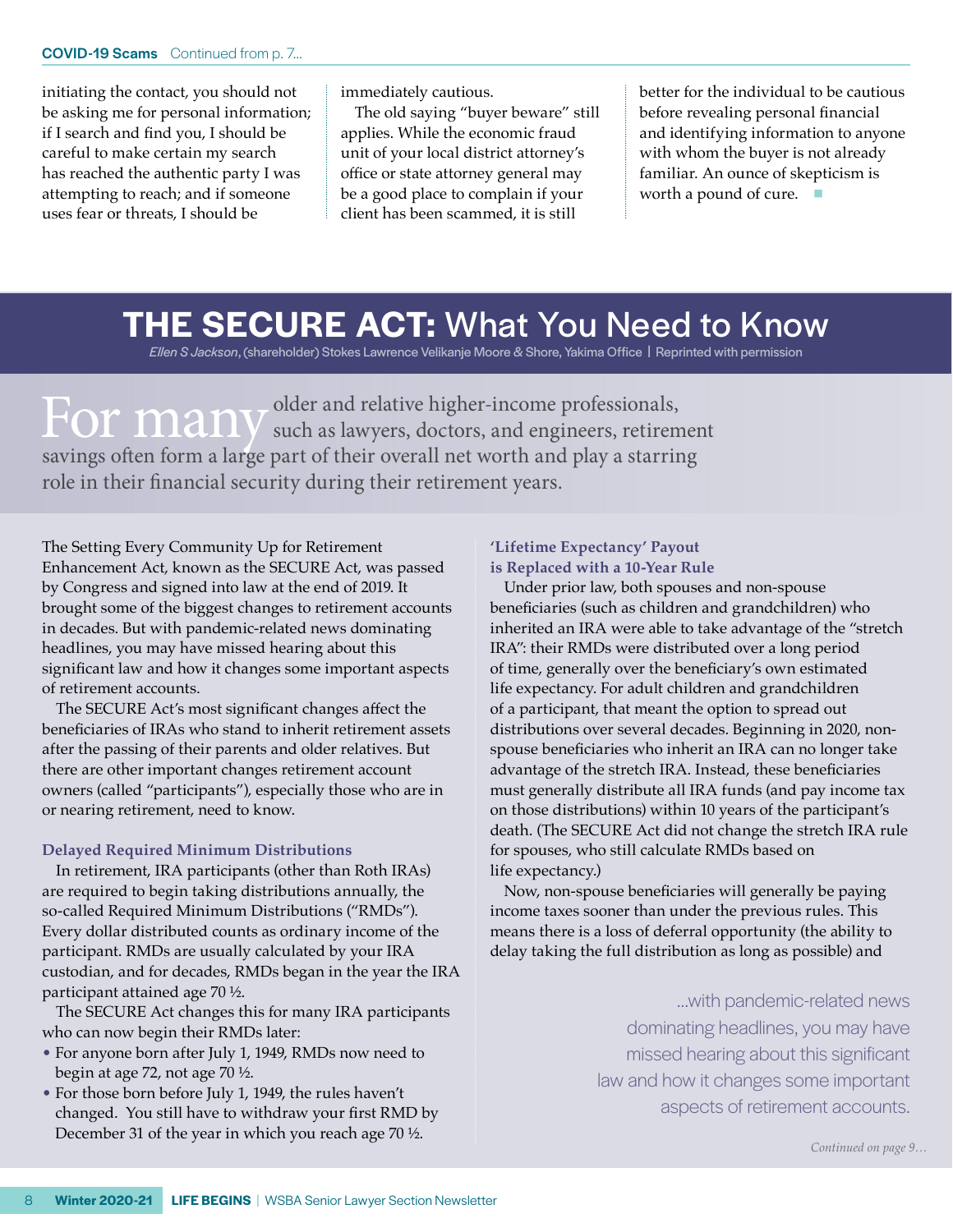distributions spread over only 10 years instead of several decades will naturally be larger each year than under prior rules. The additional income from an inherited IRA over a 10-year payout period could push a non-spouse beneficiary into a higher tax bracket in any given year.

There are a few narrow exceptions to the new 10-year rule: minor children and permanently disabled or chronically ill beneficiaries are still allowed to use the life expectancybased stretch RMDs under prior law. Notably, however, the rules for minor children only apply to minor children grandchildren of the IRA participant (even if under the age of 18) are not treated the same as minor children and don't qualify for the "stretch RMD" payout. Grandchildren beneficiaries, even those who are minors, must still use the 10-year rule. And, once a minor child reaches the age of 18, the payout period switches back to the 10-year rule (unless he or she is also permanently disabled or chronically ill). Similarly, at the death of a disabled or chronically ill beneficiary, the stretch RMD payout period ends and the next beneficiaries of the IRA must switch back to the 10-year payout.

#### **Many Elderly Participants May Continue Making IRA Contributions**

Under prior law, no contributions were allowed to IRAs once the participant reached age 70 ½. The SECURE Act removed this age restriction. This means elderly IRA participants can continue supplementing their retirement accounts, as long as they are still working or otherwise have sufficient earned income to qualify. For 2020, the annual contribution limit is the lesser of the participant's earned income or \$6,000 (\$7,000 if you're age 50 or older).

#### **The CARES Act Suspends RMDs for 2020…**

Finally, the Coronavirus Relief and Economic Security Act (CARES Act), which is best known for providing a myriad of pandemic-related financial assistance measures to individuals and businesses, also affected retirement accounts in 2020. The CARES Act waives the RMD requirement through year end. The waiver also covers 2019 RMDs, which were required to be taken by April 1, 2020 (i.e., first time RMDs that were not distributed in 2019), as well as all RMDs that would have been required for 2020.

The CARES Act suspends RMDs for the year 2020 only. Starting in 2021, RMDs will be calculated and must be distributed as normal. IRA participants will be a year older, and may have larger balances in their IRAs if they made no distributions at all during 2020. This means some IRA participants' RMDs for 2021 may be a bit larger than they would be if distributions had occurred in 2020.

**…But the Charitable Rollover is Still Around** One aspect of RMDs that did not change with the new law is the rule governing Qualified Charitable Distributions. Qualified Charitable Distributions became a permanent part of the tax law at the end of 2016. A Qualified Charitable Distribution counts toward a participant's RMD in a given year, and all of the funds pass to a charity without adding to the participant's ordinary income. Even though RMDs are suspended for 2020, IRA owners older than 70 ½ can still take a Qualified Charitable Distribution in 2020. Remember that a Qualified Charitable Distribution must be distributed directly from the IRA custodian to the charitable organization and is limited to \$100,000 per taxpayer (so a married couple filing jointly who each have IRAs may gift up to \$200,000 of their RMDs to qualified charities without recognizing income on the distribution).

As the timeline for waived RMDs is coming to a close, now may be the best time to consult with an advisor on options available for your circumstances.



Manage your membership anytime, anywhere at *[www.mywsba.org](http://www.mywsba.org)!* Using myWSBA, you can:

- View and update your profile (address, phone, fax, email, website, etc.)
- View your current MCLE credit status and access your MCLE page, where you can update your credits
- Complete all of your annual licensing forms (skip the paper!)
- Pay your annual license fee using American Express, MasterCard, or Visa
- Certify your MCLE reporting compliance
- Make a contribution to the Washington State Bar Foundation or to the LAW Fund as part of your annual licensing using American Express, MasterCard, or Visa
- Join a WSBA section
- Register for a CLE seminar
- Shop at the WSBA store (order CLE recorded seminars, deskbooks, etc.)
- Access Casemaker free legal research
- Sign up for the Moderate Means Program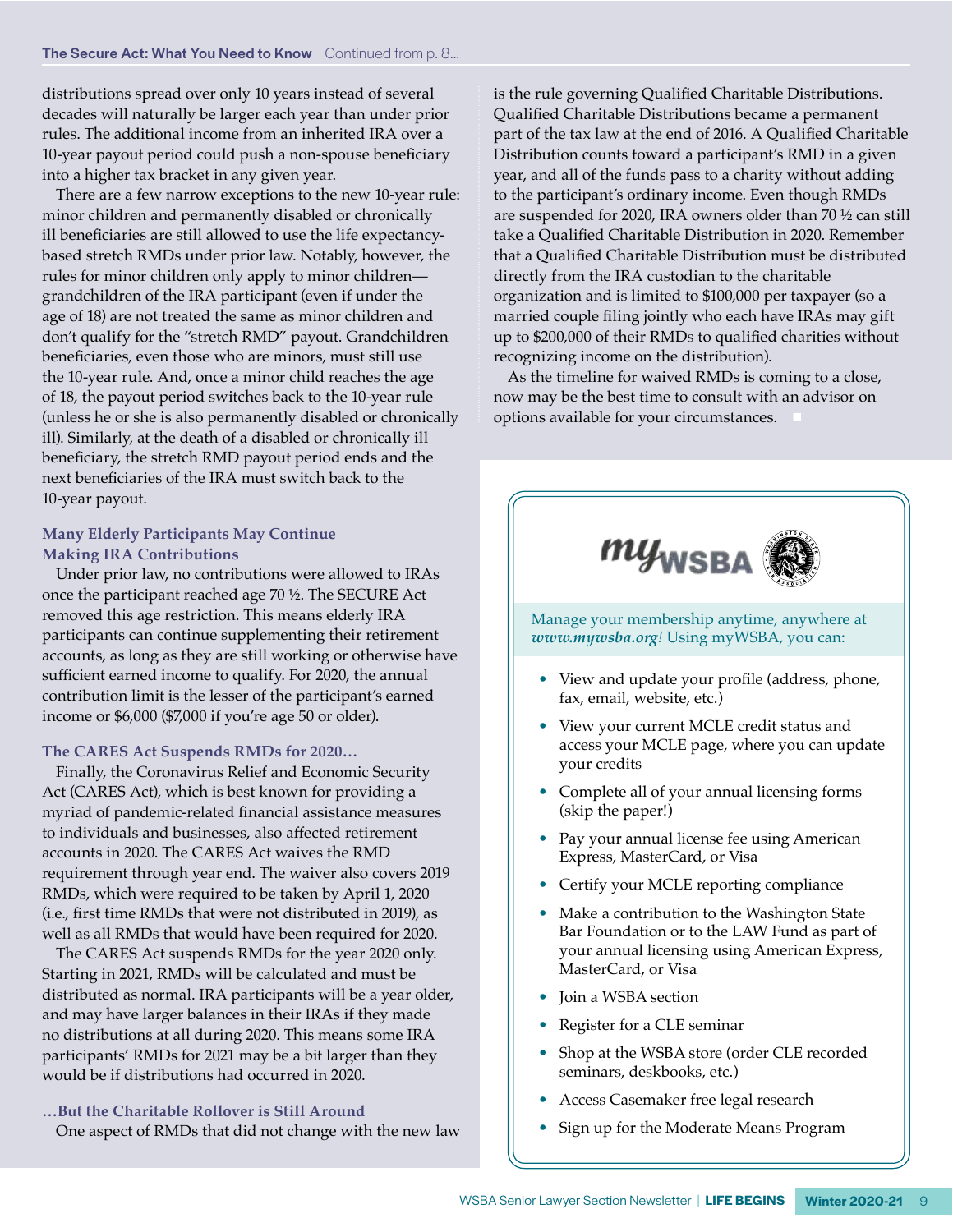# **HISTORY<br>CORNER**

## **1956 WAS A GREAT YEAR** Reprinted from Winter 2005-06 *Life Begins*

*Recollections of Phil DeTurk*

#### **Read this to see what took place then:**

President Eisenhower was reelected, and during his second term named Wm. Brennan Jr. to the United States Supreme Court (where the then-new jurist served for almost 34 years).

In that same year there were 16 judges on the King County Superior Court bench, all of them men. Maybe it wasn't such a great year?

In anti-trust law, a consent decree was entered concerning AT&T and its future division. Also, the largest judgment in King County concerning such breaking of the law was entered for a humble gas station owner, who took on the major suppliers when he couldn't get gas for his cut rate station. (It was later set aside on appeal.)

This writer finished GWU law school, hitchhiked to Washington from Virginia, attended a bar review program taught by such stalwarts as Ivey, Clark, McDonald, Voorhees, and Riddell, and then successfully passed the bar the first time. IT WAS A GREAT YEAR.

In Hungary, a country not visited by your correspondent until 2004, there was an uprising; many citizens died. One who didn't was Miro Slovak who moved to Washington and soon became a winning hydroplane driver for Bill Boeing's Miss Wahoo. It truly was a great year.

It was the year of *The Man with the Golden Arm* starring Frank Sinatra. 1956's Pulitzer for Literature went to MacKinlay Kantor's *Andersonville*, and *The Diary of Anne Frank* won a drama award. Sharon Ritchie was Miss America, while *Around The World in 80 Days* was the picture of the year.

Around Washington, lawyers who were paying \$75 a month for apartments, 15 cents for a glass of beer, and not much more for a gallon of gas, were being hired for an average of \$300 a month.

Carbon paper was the most-used method of producing copies for material being typed. Yet a new system was on the cusp: you could take your 3M machine and with skill, and the ability to withstand the odor, produce as many as five or six clear copies per minute. Yes, it was a great year.

Women did most of this work. They took shorthand, did typing, answered the dial telephones, and were elevator operators. Few were lawyers; it was still not such a great year.

Young men wrote down figures and then erased them as the stock quotes came in to the local markets from NYC. So we in Washington were belated with the action; our television shows were usually one week late and, of course, in black and white.

If you accepted a federal criminal appointment, your recompense was only the experience. Rates were better in the state system with \$25 per appointment as well as an additional \$25 for each day of trial. Thus, if you defended someone in a 10-day trial, you would earn \$275, or almost a month's salary. IT WAS A GREAT YEAR.

Sure there was no color TV to speak of, no computers, no cell

phones, no internet, and no \$5 cups of coffee. The best buy was a 99-cent sandwich at Moe Rose's on 2nd Avenue where the corned beef included a very large pickle. Beverages were 10 cents more. Yes, it was a great time to live in Seattle.

For nominal research one could go to the library at 4th and Madison, which preceded the one torn down in the '60s, which was the forerunner of the new one that has been architecturally acclaimed. There was no Moore statue across the street; there was no Seattle First Building. In fact, there were no new buildings constructed in downtown Seattle until the '60s. Some young lawyers parked at a large gas station lot where later the Bank of California building would appear.

There were no Mariners, Seahawks, or Sonics, although there was AAA baseball and a form of hockey that aspired to be in the NHL, as one of the expansion teams when that league went to nine and 10 entries. Now there are 32 and still no puck sport. Was this really a great year?

There were two newspapers, lots of movie theaters, plenty of taverns, and a few really great restaurants, most of which were run by two men. Boeing was the big industry; William Gates had just been born. Moses Lake still had an Air Force presence and Spokane had World Fair aspirations.

Alice Ralls ran the Bar office with one assistant. They operated out of a store-front building across from the County Courthouse, which was where you paid \$8.50 to file a complaint, where the sheriff's office was on the tenth floor and where you did research in the sixth floor law library. There was no legal advertising. Just lots of attorneys to get admitted to the Bar and watch over to make sure they didn't cross the line.

We did have our annual Bar meetings in such diverse places as Vancouver, B.C., Spokane, Portland, and even Seattle. Elias Wright was the necrologist, always ending his perennial eulogies with I HAVE SPOKEN.

But in 1956 we closed our bars at a few minutes before midnight on Saturday not to open again until Monday. We were a state governed by the Blue Laws, with little to do on Sunday besides pray or putt. Shopping was out. Was it truly a great year?

The Smith Tower, where they still had male elevator operators, was the tallest building west of the Mississippi River, or so they said, and we all had beautiful sunsets at least 40 percent of the time. IT WAS A GREAT YEAR.

But even GREAT things change, and all of us changed right with them. The state grew, buildings were constructed higher than the Smith Tower, and women became law students, lawyers, superior court judges, and more so.

That was 50 years ago. If we were to look back from 1956 50 years, it would be 1906 and one would hate to say what those citizens didn't have. So to all of us who became lawyers in 1956, IT WAS A MARVELOUSLY GREAT YEAR.